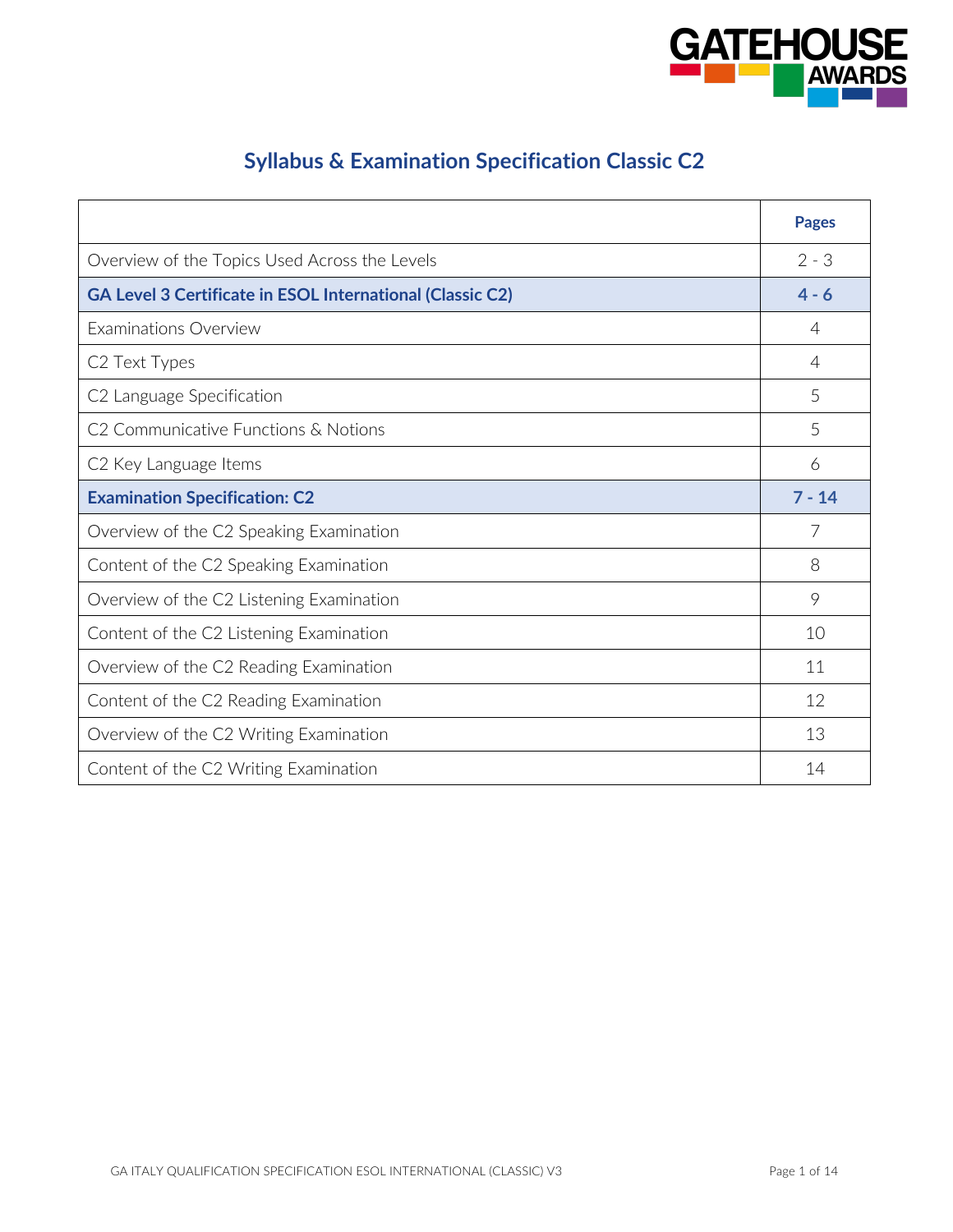

The examination specification for each level provides teachers, Candidates, and other stakeholders with comprehensive information about the content of the examinations.

#### **Overview of the Topics Used Across the Levels**

| <b>Topic</b>                 | A <sub>1</sub> | A2 | <b>B1</b> | <b>B2</b> | C <sub>1</sub> | C <sub>2</sub> |
|------------------------------|----------------|----|-----------|-----------|----------------|----------------|
| Personal Details             |                |    |           |           |                |                |
| Family & Friends             |                |    |           |           |                |                |
| Hobbies & Leisure Activities |                |    |           |           |                |                |
| Holidays                     |                |    |           |           |                |                |
| Transport                    |                |    |           |           |                |                |
| Weather                      |                |    |           |           |                |                |
| Shopping                     |                |    |           |           |                |                |
| Health & Exercise            |                |    |           |           |                |                |
| Education                    |                |    |           |           |                |                |
| Work, Jobs & Careers         |                |    |           |           |                |                |
| Films, Media &               |                |    |           |           |                |                |
| Entertainment                |                |    |           |           |                |                |
| Books and Literature         |                |    |           |           |                |                |
| News, Lifestyles & Culture   |                |    |           |           |                |                |
| Environment                  |                |    |           |           |                |                |
| Technology & Science         |                |    |           |           |                |                |
| Community and Society        |                |    |           |           |                |                |
| Law and Order                |                |    |           |           |                |                |
| Abstract topics              |                |    |           |           |                |                |

At each level, the following information is provided:

- **Examinations Overview:** details of each examination's structure, how individual skills are examined, the types of tasks the examinations consist of and how long the examinations take to complete.
- Text Types: details of the general text types that Candidates are expected to be familiar with and may find in their examination.
- **Language Specification:** details of the functions, grammar, discourse markers and topics that Candidates are expected to be familiar with and use and which may form part of the examination.
- **Communicative Functions and Notions:** details of the kinds of functions that Candidates are expected to be familiar with and able to perform and which may be part of the examination.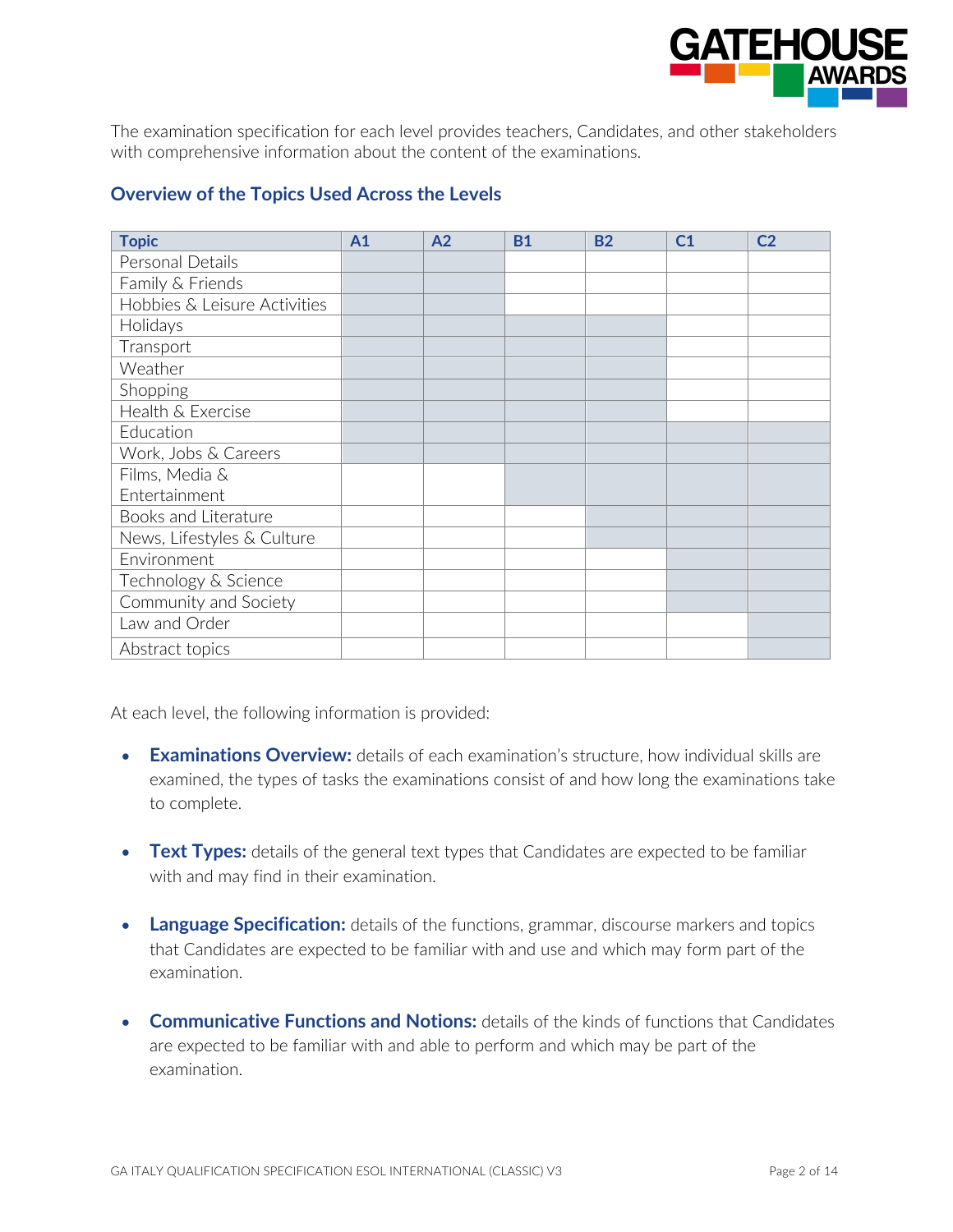

- **Key Language Items**: Further details of elements of language Candidates are expected to be familiar with and use, and which may be part of the examination.
- **Candidate Skills, Knowledge and Understanding:** the criteria against which Candidates will be assessed.
- **Examination Specification:** the breakdown of each task within each individual examination.

Please note that as the units of the GA Entry Level Certificate in ESOL International (Speaking and Listening) (Classic) qualifications are included in the full ESOL International certificate, the details for the Speaking and Listening qualification have not been reproduced as separate sections below.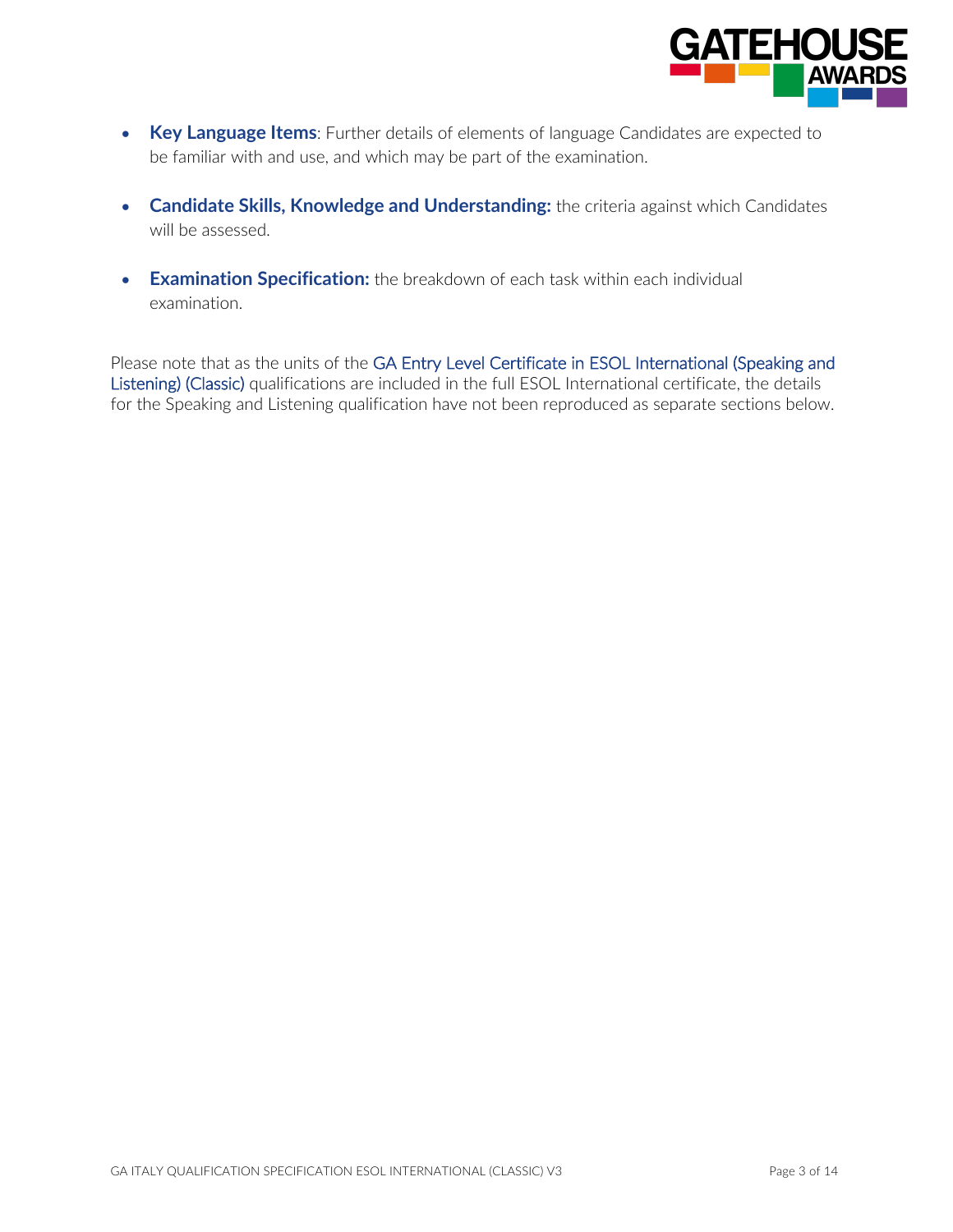

# **GA Level 3 Certificate in ESOL International (Classic C2)**

# **C2 Examinations Overview**

| Unit            | No. of<br><b>Tasks</b> | Task 1 Type                                                                                         | Task 2 Type                                                                                                    | Task 3 Type                               | <b>Time Allowed</b>                     |
|-----------------|------------------------|-----------------------------------------------------------------------------------------------------|----------------------------------------------------------------------------------------------------------------|-------------------------------------------|-----------------------------------------|
| <b>Speaking</b> | 3                      | Communicating<br>personal<br>information                                                            | Prepared<br>presentation                                                                                       | <b>Discussion</b>                         | Up to 30<br>minutes per 2<br>Candidates |
| Listening       | 3                      | 6 x multiple<br>choice (ABC)                                                                        | 8 x multiple<br>choice (ABC)                                                                                   | 8 x matching<br>statements to<br>speakers | Approximately<br>30 minutes             |
| Reading         | 3                      | 6 x multiple<br>choice (ABCD<br>Gap Fill)                                                           | 8 x multiple<br>choice (ABCD)                                                                                  | 8 x matching<br>statements to<br>texts    | 55 minutes                              |
| <b>Writing</b>  | $\overline{2}$         | Candidate<br>produces an<br>essay or an<br>article<br>on a given<br>topic<br>(minimum 240<br>words) | Candidate<br>chooses 1 of 2<br>options:<br>story/descriptive<br>narrative/blog<br>entry (minimum<br>240 words) | N/A                                       | 90 minutes                              |

The GA Level 3 Certificate in ESOL International (C2) consists of four examinations:

#### **C2 Text Types**

At Level 3 (C2), Candidates are expected to have reached a near native level of proficiency in English and as such there is no definitive list of text types for this level.

Candidates will encounter texts which are both familiar and relevant to them as learners of English as well as texts that are technical, abstract and unfamiliar to them, including classic and contemporaneous literary works.

The Candidate is able to understand with ease virtually everything heard or read and be able to summarise from different spoken and written sources, reconstructing arguments and accounts and presenting them coherently.

At this level, the Candidate is expected to be able to express him/herself spontaneously, very fluently and precisely and be able to differentiate finer shades of meaning even in complex situations in both written and spoken form.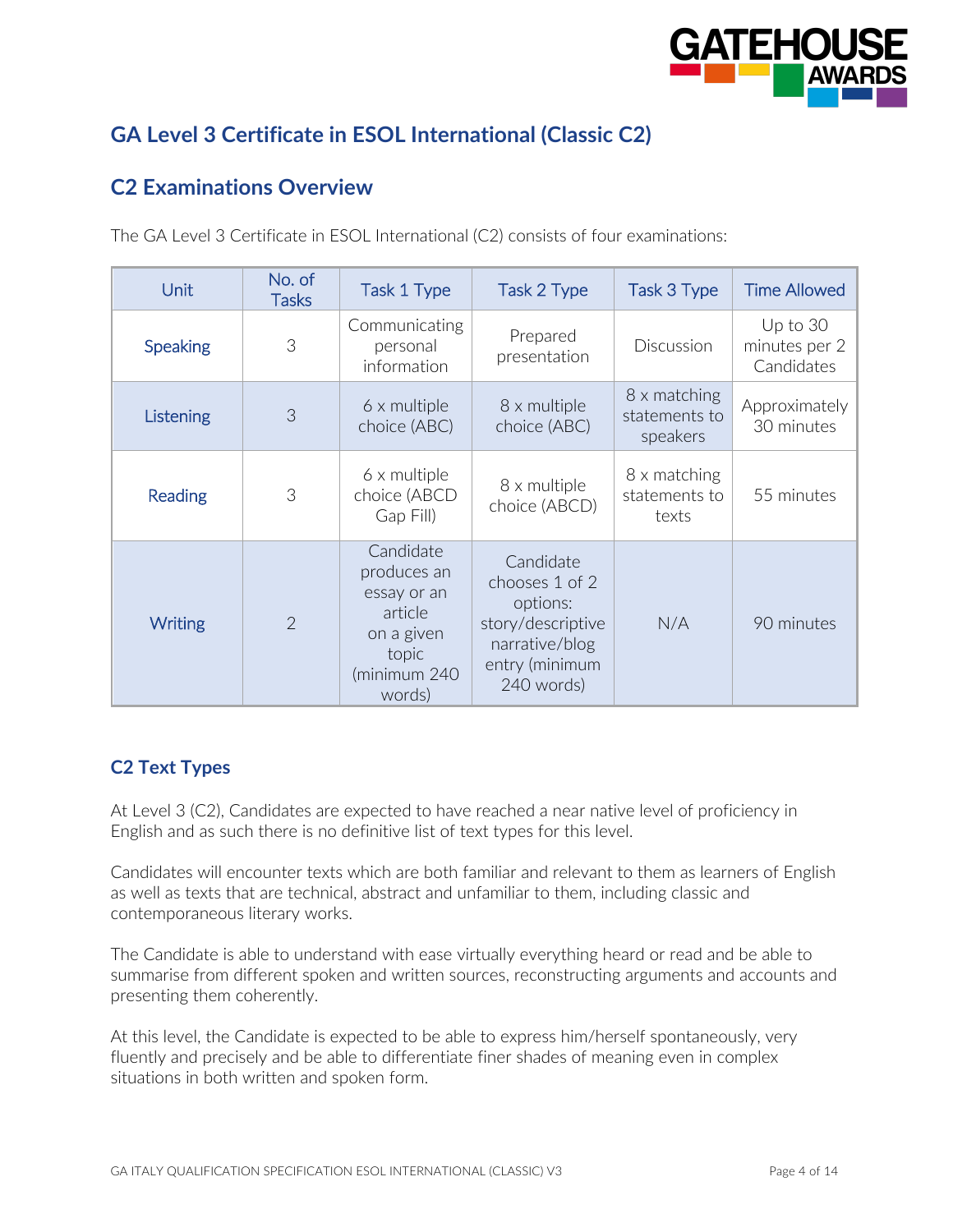

#### **C2 Language Specification**

At Level 3 (C2), Candidates are expected to have reached a near native level of proficiency in English and as such there is no definitive list of grammar, functions and structures at this level.

The Language Specification table for level C1 can be used as a basis of initially assessing a Candidate's ability prior to undertaking a course of study at Level 3 (C2). Candidates should be able to demonstrate a mastery of the language and be able to manipulate the language in order to respond to both explicit and implied meanings in a wide variety of contexts and settings which may be unfamiliar to them.

At this level, Candidates should express themselves appropriately and accurately for the intended purpose with ease, in the reception, interaction and production of language.

#### **C2 Communicative Functions & Notions**

The C2 Candidate will be able to successfully perform all of the communicative functions and notions as provided for level C1 above; AND

- have no difficulty in understanding any kind of spoken language, even when delivered at fast, native speed
- read with ease virtually all forms of written language, including abstract, structurally or linguistically complex tests such as manuals, specialised articles and literary works
- effortlessly take part in conversation and discussion and have a good familiarity with idiomatic expressions and colloquialisms, expressing him/herself fluently and conveying finer shades of meaning
- backtrack and re-structure around any difficulties so smoothly that other people are hardly aware of it
- express him/herself with clarity and precision, relating to the addressee flexibly and in an assured, personal style
- present clear, smoothly-flowing descriptions or arguments in a style appropriate to the context and with effective logical structures which help recipients to notice and remember significant points
- write clear, smoothly-flowing text in an appropriate style, including complex letters, reports or articles, and can present a case with an effective logical structure which helps recipients to notice and remember significant points
- write summaries and reviews of professional or literary works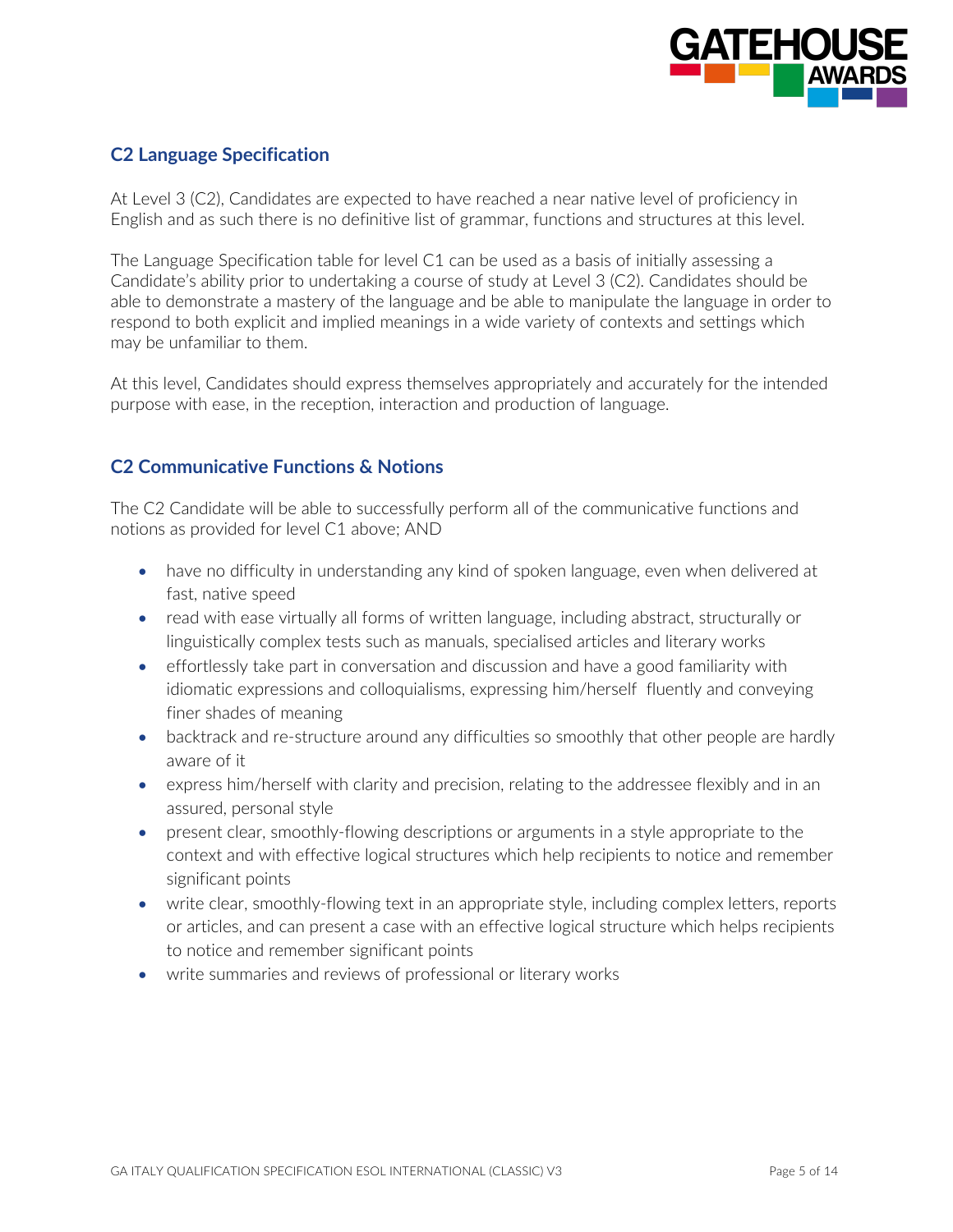

#### **C2 Key Language Items**

At Level 3 (C2), Candidates are expected to have reached a near native level of proficiency in English and as such there is no definitive list of key language items at this level.

The Key Language Items table provided for level C1 can be used as a basis of initially assessing a Candidate's ability prior to undertaking a course of study at Level 3 (C2).

Candidates should be able to demonstrate a mastery of all these key language items and be able to manipulate the language in order to respond to both explicit and implied meanings in a wide variety of contexts and settings which may be unfamiliar to them.

At this level, Candidates should express themselves appropriately and accurately for the intended purpose with ease, in the reception, interaction and production of language.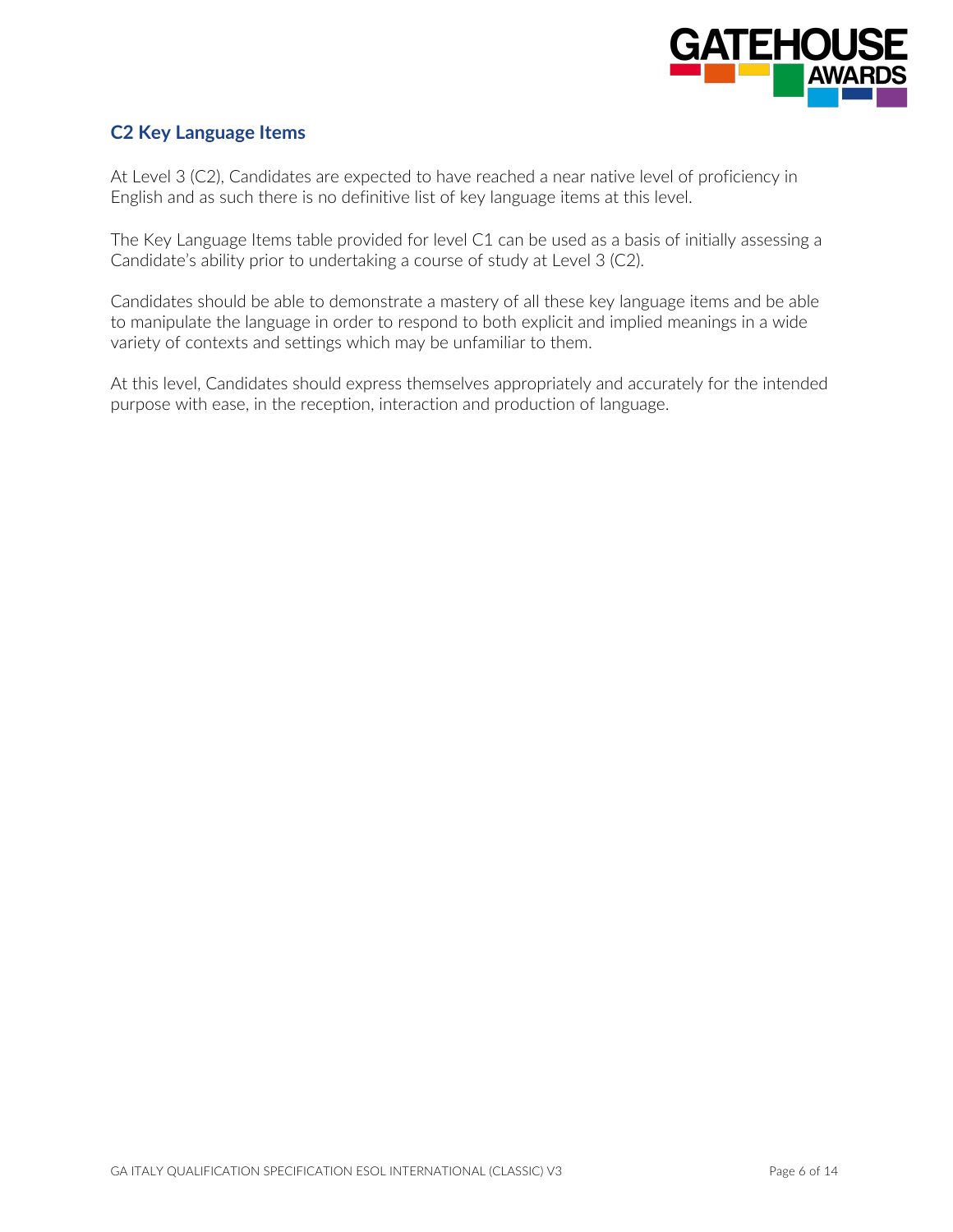

# **Examination Specification: C2**

#### **Overview of the C2 Speaking Examination**

The total guide time for the Speaking examination is up to 30 minutes, including an introduction read by the Interlocutor. There are 3 tasks in total.

The examination takes place with two Candidates and the Interlocutor present.

Successful C2 Candidates will demonstrate the following competencies across the examination:

- Can take part effortlessly in any conversation or discussion
- Can present smoothly-flowing, elaborate and memorable descriptions
- Can present articulate and persuasive arguments using appropriate style
- Can use a good command of idiomatic expressions and colloquialisms
- Can express him/herself fluently, precisely and spontaneously
- Can handle difficult questioning
- Can show great flexibility and differentiate finer shades of meaning even in complex speech
- Can use structure to help the listener notice and remember significant points
- Can keep up with his/her side of the dialogue extremely well, interacting authoritatively
- Can converse comfortably, unhampered by any linguistic limitations

Candidates' performance is assessed across two categories:

**1) Communicative Effectiveness** – in other words, how appropriately they responded to each task. The maximum number of marks that can be achieved in this category is 9 marks.

**2) Overall Linguistic Competency** – in other words, how well they used the language to respond to the tasks.

Within Overall Linguistic Competency, Candidates receive a global score (i.e. a score based on their performance across all three tasks). The maximum number of marks that can be achieved in this category is 12.

Overall Linguistic Competency is broken down into the following components:

- Vocabulary range and control
- Grammar range and control
- Phonological control and fluency
- Coherence and cohesion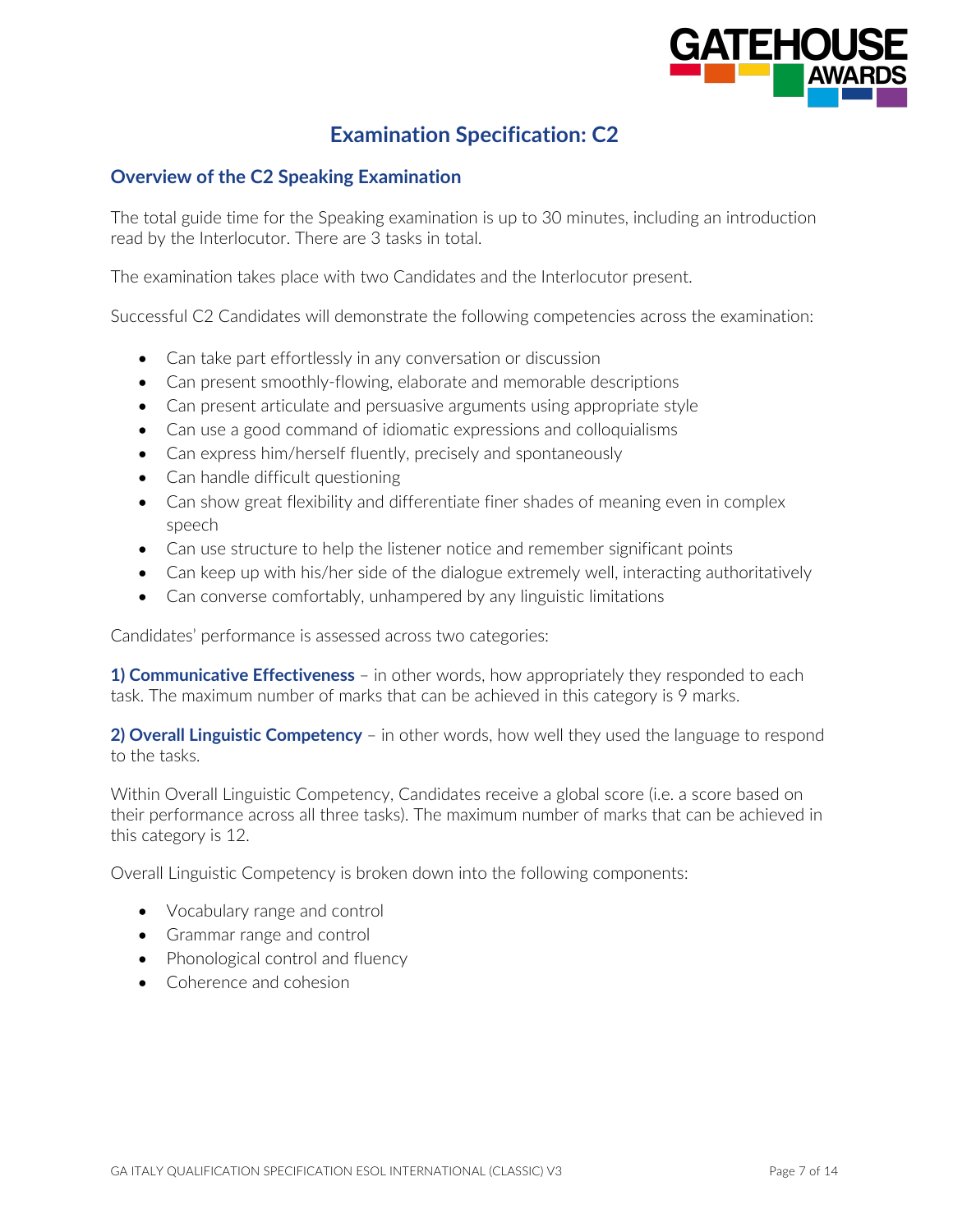

# **Content of the C2 Speaking Examination**

| C2 Speaking Examination (total time: up to 30 minutes) |                                                                                                                                                                                                                                                                                                                                                                                                                                                                                                                                                                                        |                                  |  |
|--------------------------------------------------------|----------------------------------------------------------------------------------------------------------------------------------------------------------------------------------------------------------------------------------------------------------------------------------------------------------------------------------------------------------------------------------------------------------------------------------------------------------------------------------------------------------------------------------------------------------------------------------------|----------------------------------|--|
| <b>Task</b>                                            | Summary                                                                                                                                                                                                                                                                                                                                                                                                                                                                                                                                                                                | <b>Timings</b>                   |  |
| <b>Task 1: Conversation</b>                            | The Candidates listen and talk to the Interlocutor to<br>introduce themselves and exchange personal<br>information.<br>Example questions:<br>What is your favourite part of learning<br>English?<br>Why do you think people enjoy sporting<br>competitions?<br>Why do you think so many young people use<br>social media?                                                                                                                                                                                                                                                              | 8 minutes for two<br>Candidates  |  |
| Task 2: Prepared<br>presentation                       | The Presentation topics are published in advance to<br>allow Candidates to prepare for this task.<br>In turn, each Candidate delivers their prepared<br>presentation. Candidates are expected to talk for<br>approximately 3 minutes.<br>Candidates ask questions about each other's<br>presentation and respond to questions from the<br>Interlocutor.<br>Example presentation topics:<br>People should spend more money on helping<br>others than on buying luxury items for<br>themselves.<br>The best way to meet a future husband or<br>wife is to join an online dating website. | 10 minutes for<br>two Candidates |  |
| <b>Task 3: Discussion</b>                              | The Candidates participate in a discussion on a topic<br>introduced by the Interlocutor. A scenario is given and<br>the Candidates discuss various options, ideas and<br>opinions.<br>Visual prompts are provided.<br>Example discussion topic:<br>Your teacher asked you to talk about different<br>ways of spending a gap year, and discuss<br>which way you think is most beneficial for<br>society.                                                                                                                                                                                | 8 minutes for two<br>Candidates  |  |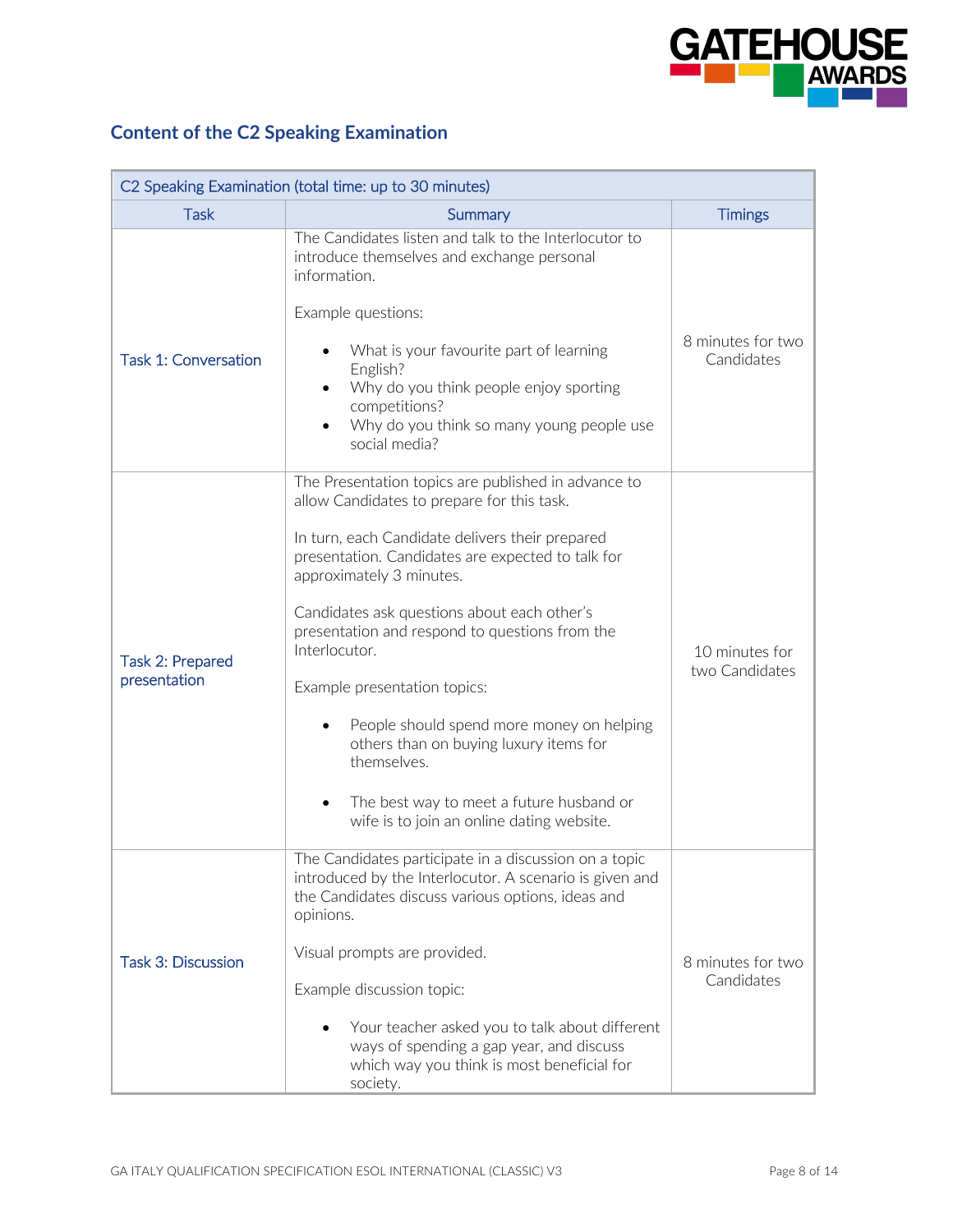

#### **Overview of the C2 Listening Examination**

The approximate time for the Listening examination is 30 minutes. There are 3 tasks in total.

The Listening examination is completed under the supervision of an Invigilator, under controlled examination conditions. The Examination may be conducted with one or multiple Candidates at the same time.

Successful C2 Candidates will demonstrate the following competencies across the examination:

- Can follow any kind of speech even when delivered at fast, native speed
- Can understand any native speaker, even on abstract and complex topics of a specialist nature
- Can follow specialised lectures and presentations employing a high degree of colloquialisms, idiomatic expressions and unfamiliar terminology
- Can follow propositionally and linguistically complex speech even on unfamiliar or abstract topics
- Can understand animated conversation between native speakers
- Can infer attitude, mood and intentions and anticipate what will come next
- Can understand speech even when it is not clearly structured

Candidates' performance in this examination is assessed based on the number of correct answers they chose in each task. All of the questions across the assessment tasks are equally weighted.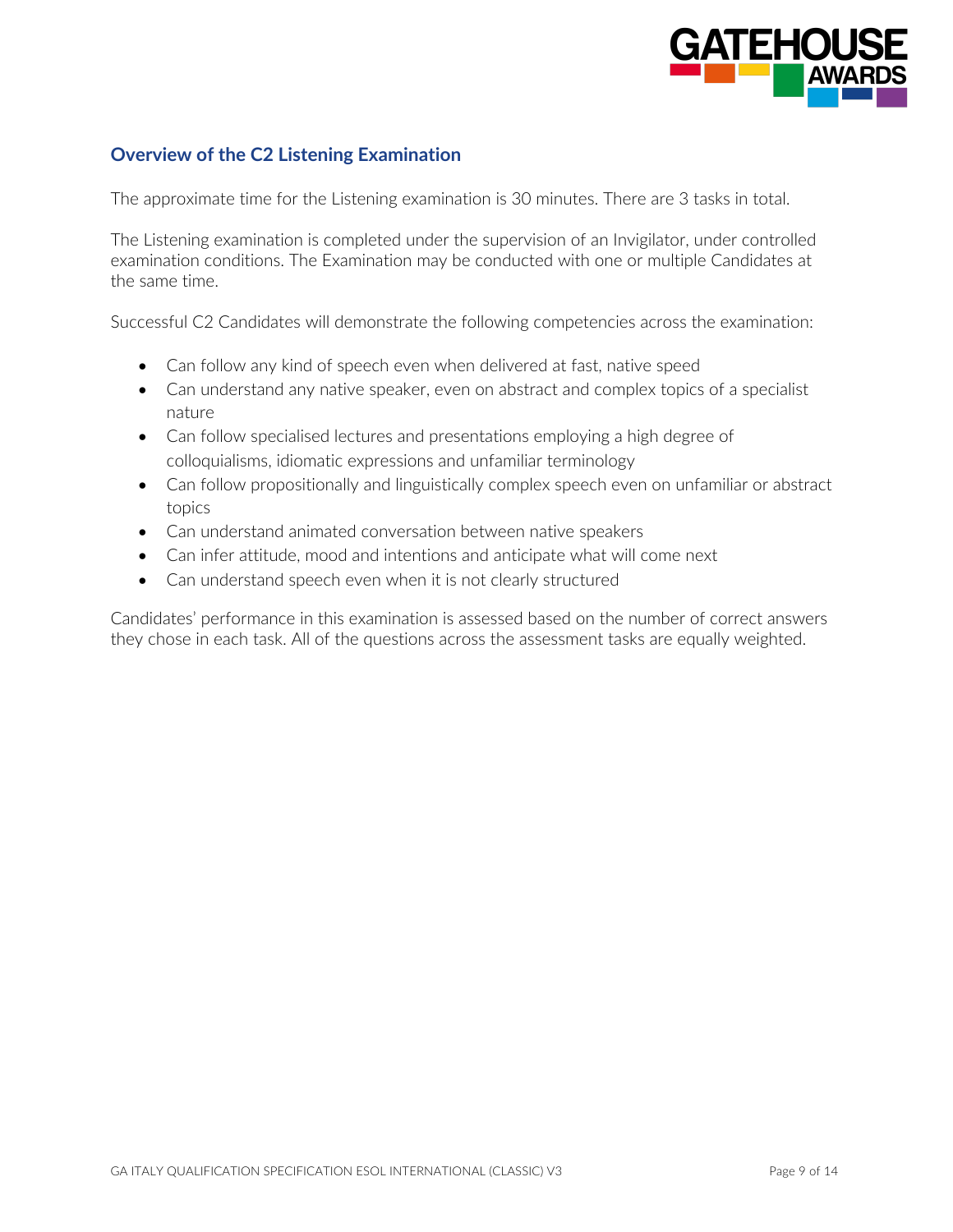

# **Content of the C2 Listening Examination**

| C2 Listening Examination (total time: approximately 30 minutes) |                                                                                                                                                                                                                                           |                 |  |
|-----------------------------------------------------------------|-------------------------------------------------------------------------------------------------------------------------------------------------------------------------------------------------------------------------------------------|-----------------|--|
| <b>Task</b>                                                     | Summary                                                                                                                                                                                                                                   | Marks Available |  |
| Task 1: Listen to a<br>conversation                             | The Candidates listen to a conversation<br>between two speakers and answer 6 multiple<br>choice ABC questions about the content of the<br>conversation. The Candidates hear the<br>recording twice.                                       | 6               |  |
| Task 2: Listen to a<br>monologue                                | The Candidates listen to a monologue (e.g.<br>news, lecture, presentation or instructions) and<br>answer 8 multiple choice ABC questions about<br>the recording. The Candidates hear the<br>recording twice.                              | 8               |  |
| Task 3: Listen to 3 different<br>speakers                       | The Candidates listen to three different<br>speakers presenting their opinions, ideas or<br>experiences on a related subject. The<br>Candidates match 8 statements to the correct<br>speaker. The Candidates hear the recording<br>twice. | 8               |  |
| Total marks available in the Listening examination: 22          |                                                                                                                                                                                                                                           |                 |  |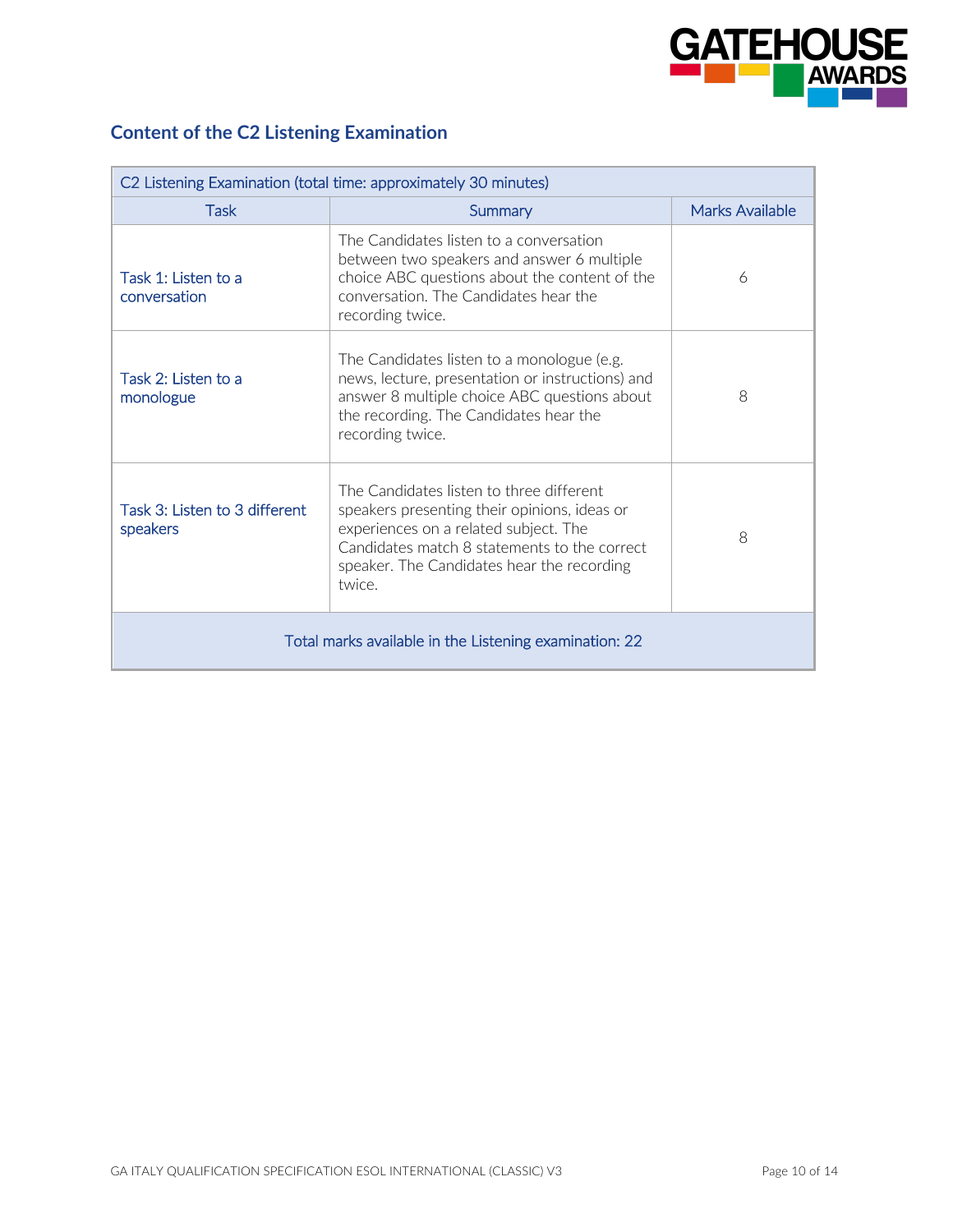

#### **Overview of the C2 Reading Examination**

The total time allowed for the Reading examination is 55 minutes. There are 3 tasks in total.

The Reading examination is completed under the supervision of an Invigilator, under controlled examination conditions. The Examination may be conducted with one or multiple Candidates at the same time.

Successful C2 Candidates will demonstrate the following competencies across the examination:

- Can read and understand with ease virtually all forms of the written language including structurally or linguistically challenging texts
- Can understand and critically interpret texts
- Can read and understand any lengthy, complex texts, appreciating subtle distinctions of style
- Can understand implicit meaning and implied attitudes
- Can scan quickly through long and complex texts to locate relevant details
- Can quickly identify the content and relevance of everyday materials and news, articles and reports on virtually any topic

Candidates' performance in this examination is assessed based on the number of correct answers they chose in each task. All of the questions across the assessment tasks are equally weighted.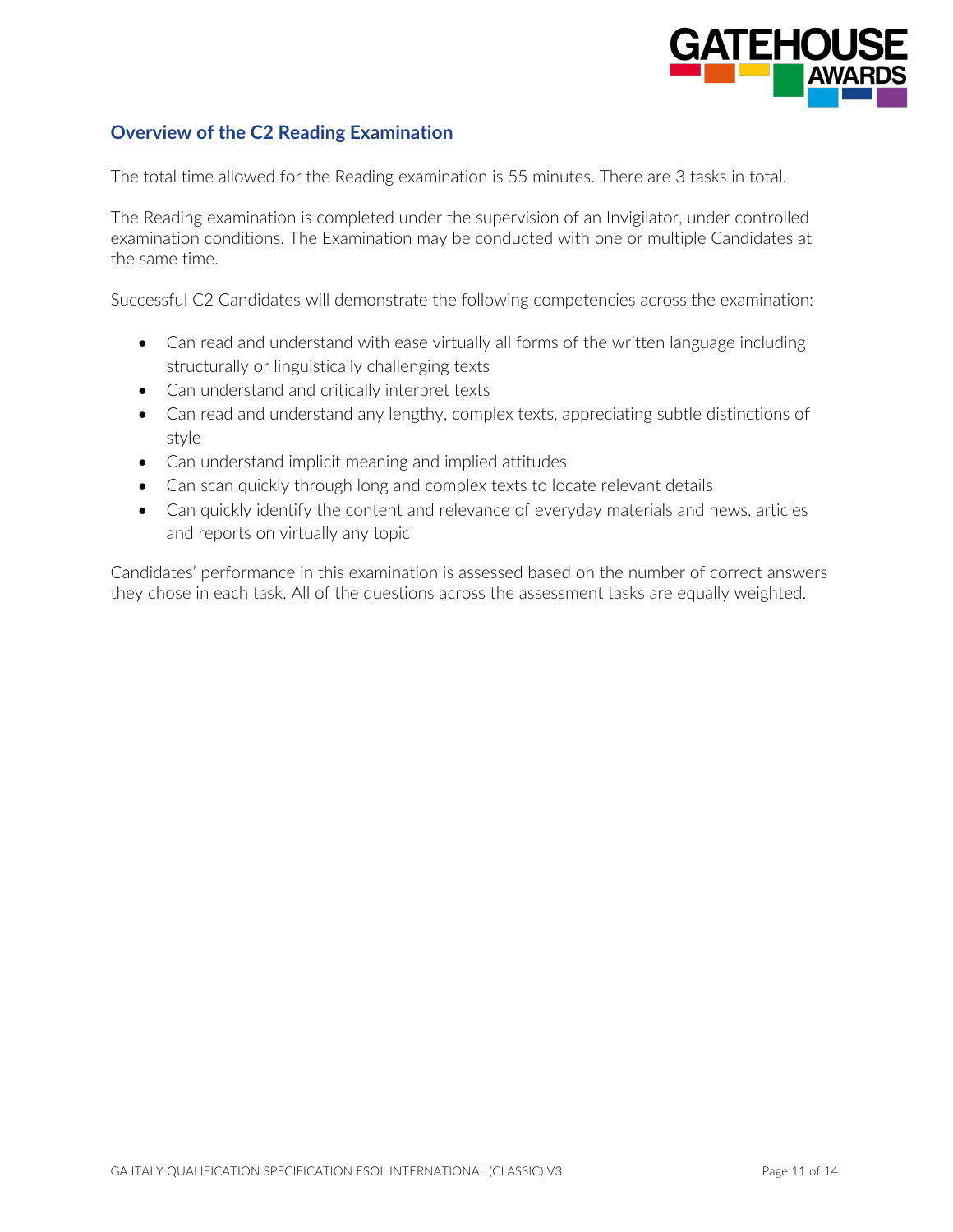

# **Content of the C2 Reading Examination**

| C2 Reading Examination (time allowed: 55 minutes)    |                                                                                                                                                            |                        |  |
|------------------------------------------------------|------------------------------------------------------------------------------------------------------------------------------------------------------------|------------------------|--|
| Task                                                 | Summary                                                                                                                                                    | <b>Marks Available</b> |  |
| Task 1: Gap fill                                     | The Candidates read a continuous text which<br>contains 6 gaps and choose the most suitable<br>word to complete the text from a choice of four<br>options. | 6                      |  |
| Task 2: Long text                                    | The Candidates read a continuous text and<br>answer 8 multiple choice ABCD questions<br>based on the content of the text.                                  | 8                      |  |
| Task 3: Four short texts                             | The Candidates read four separate texts on the<br>same topic and match 8 statements or<br>questions to the most appropriate text.                          | 8                      |  |
| Total marks available in the Reading examination: 22 |                                                                                                                                                            |                        |  |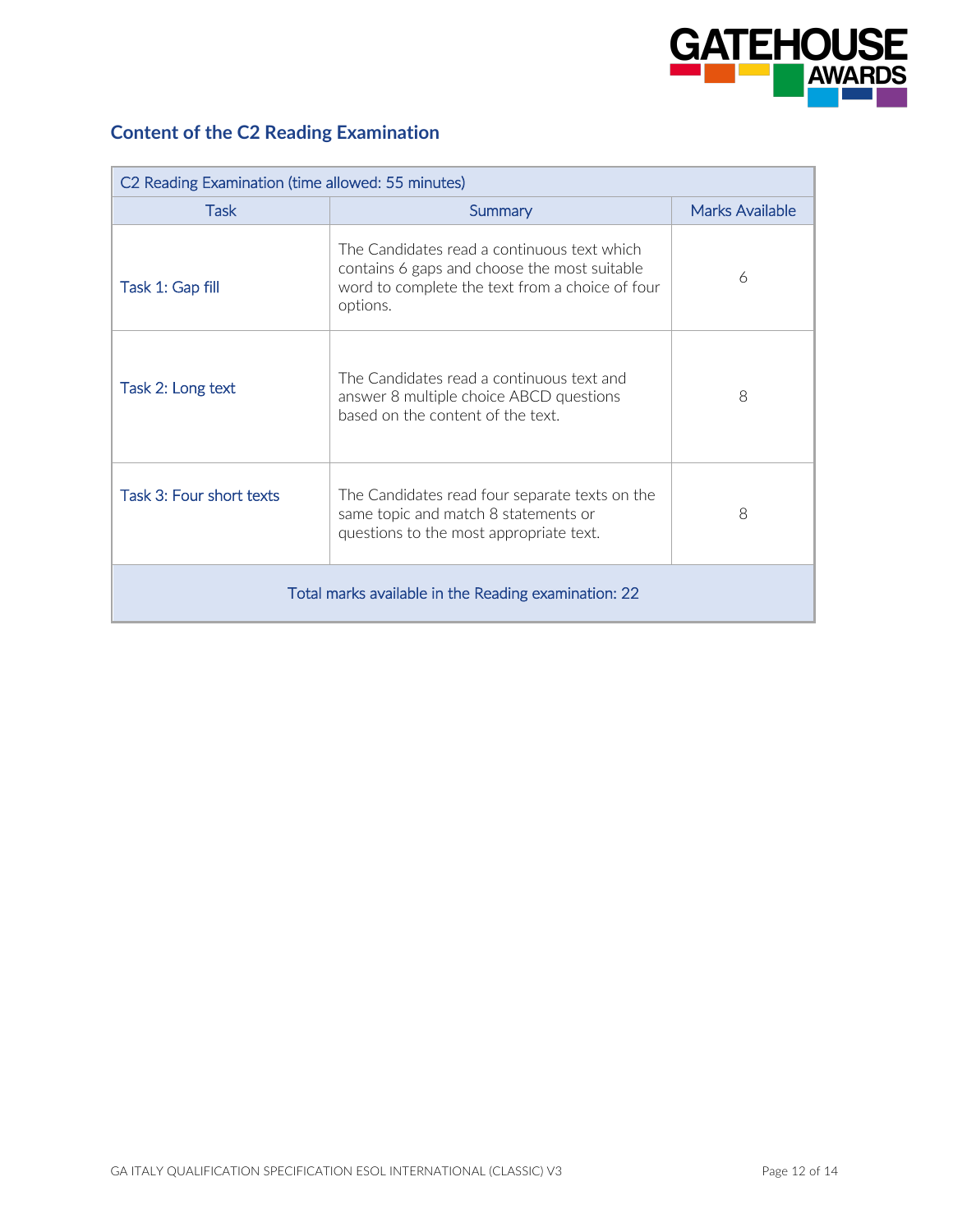

#### **Overview of the C2 Writing Examination**

The total time allowed for the Writing examination is 90 minutes. There are 2 tasks in total.

The Writing examination is completed under the supervision of an Invigilator, under controlled examination conditions. The Examination may be conducted with one or multiple Candidates at the same time.

Successful C2 Candidates will demonstrate the following competencies across the examination:

- Can write clear, smoothly-flowing text in an appropriate style
- Can write complex essays or articles which present a case or give critical appreciation with an effective logical structure
- Can express him/herself with clarity and precision, relating to addressee flexibly and effectively
- Can write clear, developed descriptions and imaginative texts in an assured, natural style
- Can use emotional, allusive and joking language in personal correspondence
- Can write fully engrossing stories and descriptions of experiences in a style appropriate to the genre adopted
- Can produce writing orthographically free of error

Candidates' performance is assessed across two categories:

**1) Task Achievement** – in other words, how appropriately they responded to each task. The maximum number of marks that can be achieved in this category is 27 marks.

**2) Overall Linguistic Competency** – in other words, how well they used the language to respond to the tasks.

Within Overall Linguistic Competency, Candidates receive a global score (i.e. a score based on their performance across both writing tasks). The maximum number of marks that can be achieved in this category is 28.

Overall Linguistic Competency is broken down into the following categories:

- Vocabulary range
- Vocabulary control
- Grammar range
- Grammar control
- Spelling, punctuation and legibility
- Propositional precision
- Coherence